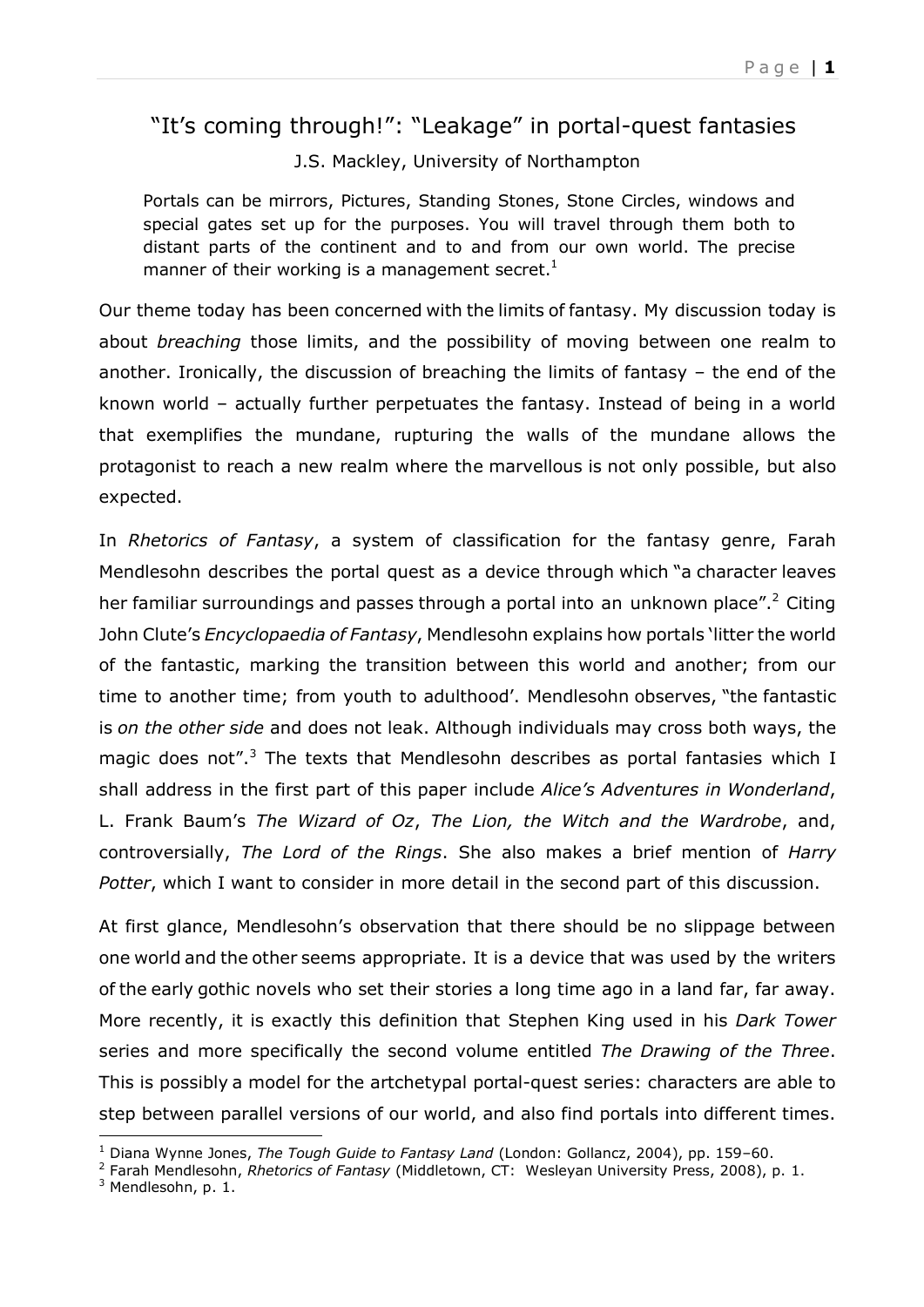There is a marvellous description of the main character, Roland, the last of the gunslingers, discovering his first portal, a doorway that appears in a random location on the beach

This door. This door where no door should be. It simply stood there on the gray strand twenty feet above the high-tide line, seemingly as eternal as the sea itself, now casting the slanted shadow of its thickness toward the east as the sun westered … [He] walked above the door and around to the other side.

There was no other side.

Only the dark gray strand, stretching back and back. Only the waves, the shells, the high-tide line, the marks of his own approach …

The gunslinger walked slowly back to the other side of what wasn't there., already thinking it had been a hallucination to start with, a––

He stopped.

At one moment he had been looking west at an uninterrupted view of gray rolling wave, and then his view was interrupted by the thickness of the door.<sup>4</sup>

As his experiences with the door continue, Roland discovers that he can carry things

from the *otherworld* into his world *and* later return them to the otherworld. However,

items from his world cannot pass to the otherworld and remain at the frame of the

portal.

j

He *was* able to take things from the prisoner's world to his own. The tooter-fish popkin proved that. He would take the bags of drugs as he had taken the popkin. The prisoner would Clear the Customs. And then Roland would take the bags back. *Can you?*

Ah, here was a question disturbing enough to distract him from the view of the water below … He could take things from this world, that he knew. But bring them back again? That was a thing of which he was as yet had no knowing, he would have to find out.

The gunslinger reached into the prisoner's pocket and closed the prisoner's fingers over a coin.

Roland went back through the door. …

He looked at the coin he had brought back with him this time. …

*Time's short. Go back. Hurry.*

But he tarried a moment longer, thinking … To try the coin both ways was only half the experiment, wasn't it? He took one of the shells from his cartridge belt and folded it over the coin in his hand.

Roland stepped back through the door. …

 The prisoner's coin was still there, firmly curled within the pocketed hand. … The cartridge he had been holding along with the coin lay at the base of the door.<sup>5</sup>

The problem is that King's description of the perfect portal rarely works. Neither *Alice's Adventures in Wonderland* nor the **film** of the *Wizard of Oz* are portal fantasies, they are *dream-quests*: in both cases the main character wakes up and it was all a dream. Admittedly in the film of *The Wizard of Oz*, Dorothy wakes up and sees her three Oz companions without their costumes and insists that "it wasn't a

<sup>4</sup> Stephen King, *The Drawing of the Three* (New York: Viking, 1987, 2003), pp. 24–5.

<sup>5</sup> King, *The Drawing of the Three*, pp. 54–5.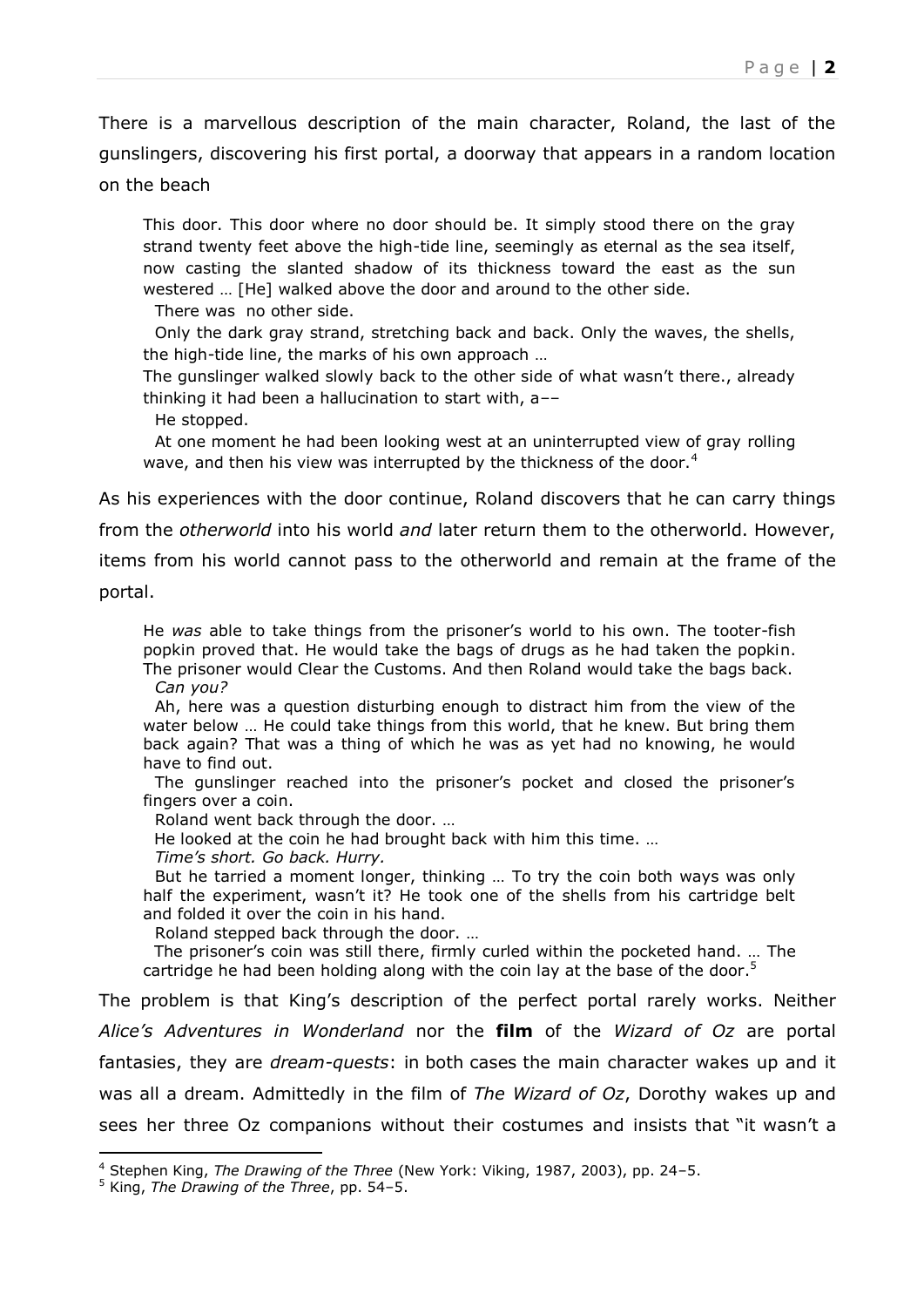dream. It was a place". By contrast in the novel, the cyclone that swept Dorothy away from Kansas to the Land of Oz also returns her back home. Dorothy lands and rolls in the grass of the Kansas prairie, having lost her silver shoes in the cyclone, while Aunt Em asks Dorothy where she has been.

For she was sitting on the broad Kansas prairie, and just before her was the new farmhouse Uncle Henry and built after the cyclone had carried away the old one. Uncle Henry was milking the cows in the barnyard, and Toto had jumped out of her arms and was running toward the barn, barking furiously.

Dorothy stood up and found she was in her stocking-feet. For the Silver Shoes had fallen off in her flight through the air, and were lost forever in the desert.

Aunty Em had just come out of the house to water the cabbages when she looked up and saw Dorothy running toward her.

"My darling child!" she cried, folding the little girl in her arms and covering her face with kisses. "Where in the world did you come from?"

"From the Land of Oz," said Dorothy gravely. "And here is Toto, too And oh, Aunt Em! I'm so glad to be home again!"<sup>6</sup>

Something has happened, it's not clear exactly what. This is what Todorov would refer to as 'hesitation' when the reader is unclear whether what they have experienced is fantastic or not. But this is not a *portal*; it is a natural event which creates a mode of *transition*. It's not like the rabbit hole in Alice, which clearly acts as a portal. That said, if this is a portal-quest fantasy, then surely the White Rabbit represents some leakage from Wonderland through to Alice's world. However, as we know, the story ends as a dream-quest fantasy as Alice beats away the attacking cards, then:

[Alice] found herself lying on the bank, with her head in the lap of her sister, who was gently brushing away some dead leaves that had fluttered down from the trees upon her face.

'Wake up, Alice dear,' said her sister; 'Why, what a long sleep you've had!'

'Oh, I've had such a curious dream!' said Alice, and she told her sister, as well as she could remember them, all these strange Adventures of hers that you have just finished reading about; and when she had finished, her sister kissed her, and said, 'It *was* a curious dream, dear, certainly; but now run in to your tea; it's getting late.' So Alice got up and ran off, thinking while she ran, as well she might, what a wonderful dream it had been. $<sup>7</sup>$ </sup>

Narnia, on the other hand, presents us with a series of portals, some of them specific, such as the Wardrobe, or access through the picture frame in *Voyage of the Dawn Treader*, and even the school gate in *The Silver Chair*. But there are others: the Pevensie children are inexplicably whisked off a train platform when there are

 $\overline{a}$ 

<sup>6</sup> L. Frank Baum, *The Wonderful Wizard of Oz* (Oxford: Children's Classics, 2008).

<sup>7</sup> Lewis Carroll, *Alice's Adventures in Wonderland* and *Through the Looking-Glass* (London, Vintage, 2007), p. 148.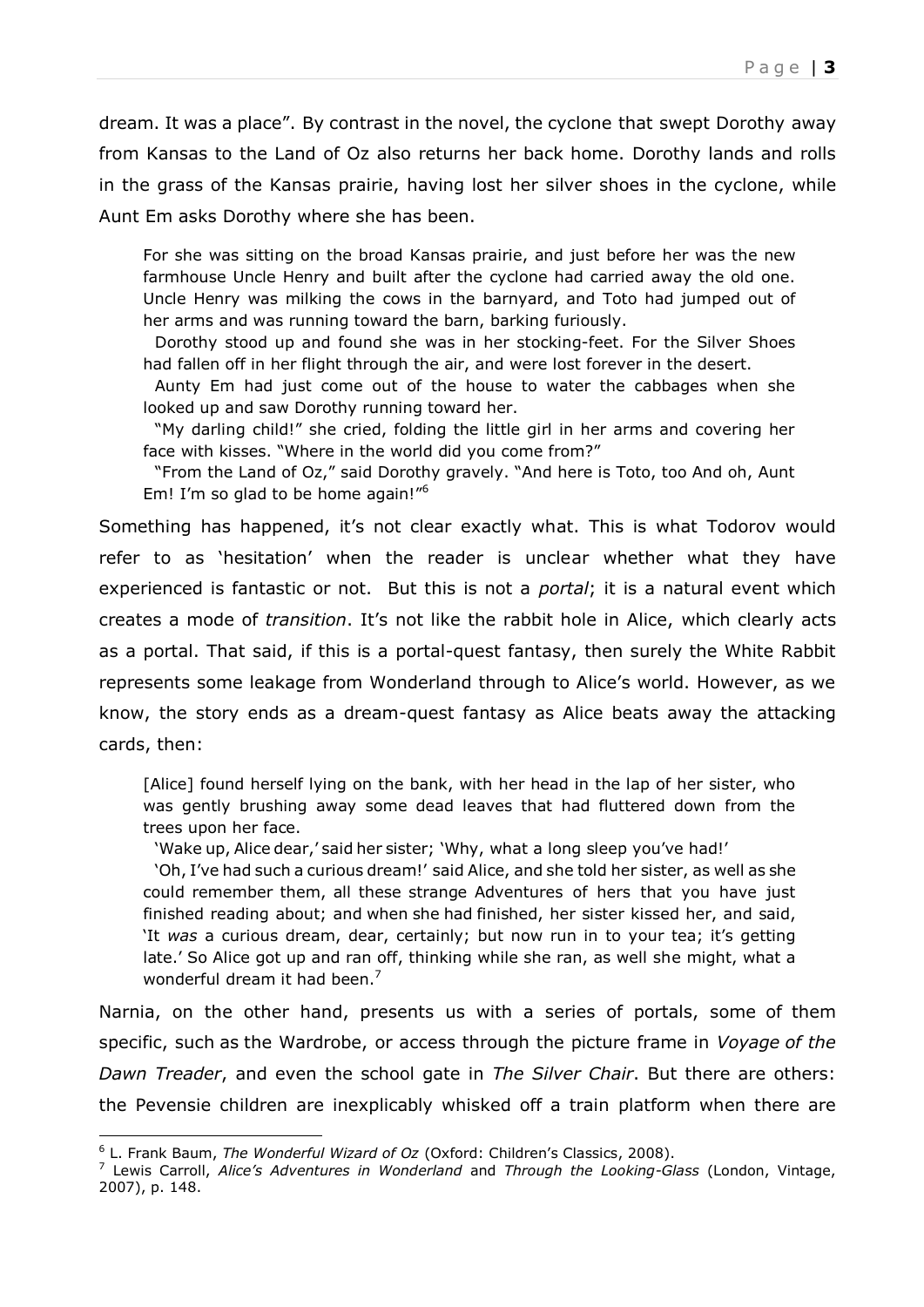summoned by Prince Caspian, while in *The Last Battle*, which focuses on the Narnians, characters from our world arrive in Narnia following a fatal accident in a manner later used in Stephen Donaldson's *Thomas Covenant* Chronicles, and the TV series *Life on Mars*. However, while all of these are means of travelling *directly* to Narnia (and the portal is usually clearly defined), *The Magician's Nephew* presents a problem – the 'portal' is reached through the rings filled with Atlantean dust given to Andrew Ketterley by his godmother – a human with fairy blood – these rings transport Digory and Polly to the Wood between the Worlds, and here they encounter portals to countless other worlds. The characters from each world are able to pass to another: Digory and Polly travel to Charn; Jadis, the White Queen of Charn is able to travel to late-Victorian London (although physically weakened, and her magical powers are lost, she is still able to exert an almost supernatural influence over characters such as Andrew Ketterley) and then onto the new-born world of Narnia where she develops her magic again. $8$  So, this is an example of magic travelling two ways through the portal: as we saw with the *Dark Tower* series, the portal does not necessarily have to lead to Earth. Earth is just one of myriad worlds to which the characters can travel. Likewise, the apple that Digory brings from Narnia grows into a tree, the timber of which is used to make the portal wardrobe. Is this not an example of Narnian magic leaking through into our world?

Mendlesohn also places Tolkien's *Lord of the Rings* in the category of portal-quest fantasy, observing the trope that "the protagonist goes from a mundane life in which the fantastic, if she is aware of it, is very distant and unknown … into direct contact with the fantastic, through which she transitions, to the point of negotiation with the world via the personal manipulation of the fantastic realm".<sup>9</sup> This, of course, is a common trope in High Fantasy literature. It is a device so that there is no necessity of presenting the reader with a massive amount of information before the story starts: the reader can learn about the world along with the protagonist. We can see the device used in epic series such as David Eddings' *Belgariad*, Terry Brooks' *Shannara* and Raymond E Feist's *Midkemia* series. Admittedly, Tolkien does give an extraordinary amount of information before the narrative of the Fellowship starts: his prologue includes a sections concerning hobbits, pipeweed, the Ordering of the Shire and crucially, "Of the Finding of the Ring". However, if we consider *the Lord of the* 

j

<sup>8</sup> C.S. Lewis, *The Magician's Nephew* (London: HarperCollinsChildren'sBooks, 2001).

<sup>&</sup>lt;sup>9</sup> Mendlesohn, pp. xix-xx.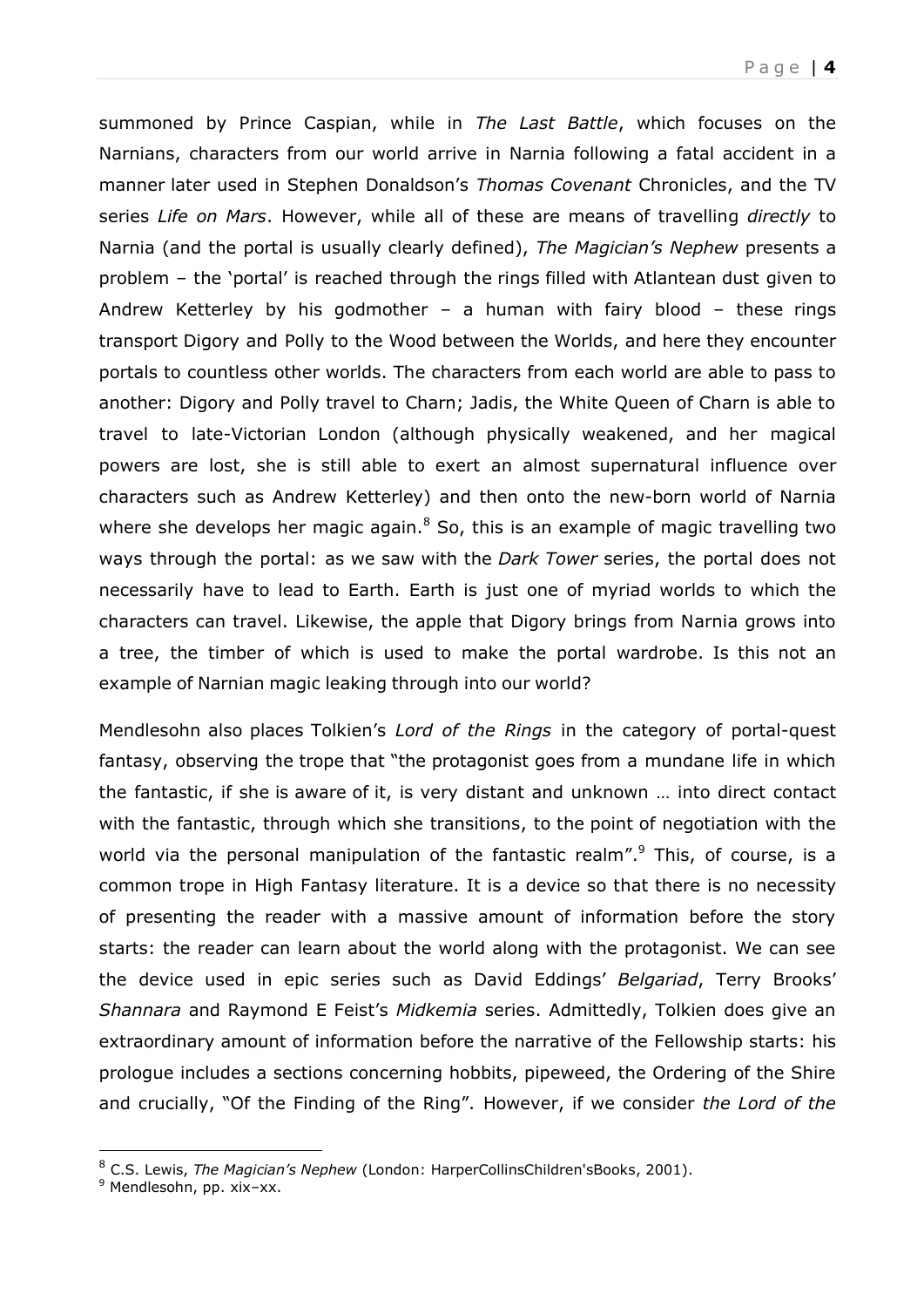*Rings* as a portal-quest fantasy, the definition is problematic because the magic *does* leak through. The ring is the most obvious example: "Bilbo's 'funny' magic ring. That makes you invisible'. Bilbo uses it on occasions in the shire, including as a means to hide from the Sackville-Bagginses as well as to hide his departure from the Shire at the end of "A long-expected party". Merry describes how

'It was the Sackville-Bagginses that were his downfall … One day, a year before the Party, I happened to be walking along the road, when I saw Bilbo ahead. Suddenly in the distance the S.-B.s appeared, coming towards us. Bilbo slowed down, and then hey presto! he vanished. I was so startled that I hardly had the wits to hide myself in a more ordinary fashion; but I got through the hedge and walked along the field inside. I was peeping through into the road, after the S.-B.s had passed, and was looking straight at Bilbo when he suddenly reappeared. I caught a glint of gold as he put something back in his trouser-pocket.<sup>'10</sup>

There is also leakage from the other side of the portal as Gandalf travels between Middle Earth and the Shire, so do the Black Riders, also the elves led by Gildor. When Frodo encounters the elves, he observes that "one can sometimes meet them [the elves] in the Woody End. They don't live in the shire, but wander into it in Spring and Autumn, out of their own lands away beyond the Tower Hills".<sup>11</sup> There is also the example of Sharkey, that is Saruman, entering the Shire and forcing the hobbits into slavery, as well as Galadriel's gift of soil from Lothlórien to Sam in order to restore the shire.

I'd like to turn now to the Harry Potter series of books, which Mendlesohn describes as a narrative "when the authors move a fantasy from an intrusion fantasy into a portal world, ... the style changes to accommodate the shift". $^{12}$ 

\*

The *Harry Potter* series, Mendlesohn argues, begins as an Intrusion fantasy: "the abrupt arrival of the owls in Privet Drive … causing chaos and disturbance – but very rapidly transmutes into almost archetypal portal fantasies, reliant on elaborate description".<sup>13</sup> The problem with this definition is that the magical world of Harry Potter and Hogwarts is overlaid on our world, rather than reached through a portal. It is similar to the access to London Below in Neil Gaiman's *Neverwhere –* here, both Door and the Marquis de Carabas (who are from London Below) can move freely between the worlds; Richard (from our world) cannot: one needs permission to

j

<sup>10</sup> J.R.R. Tolkien, *The Fellowship of the Ring*, (London: Harper Collins, 2012), pp. 114–5*.*

<sup>11</sup> Tolkien, *Fellowship*, p. 88*.*

 $12$  Mendlesohn, pp. 246-7.

<sup>&</sup>lt;sup>13</sup> Mendlesohn, p. 2.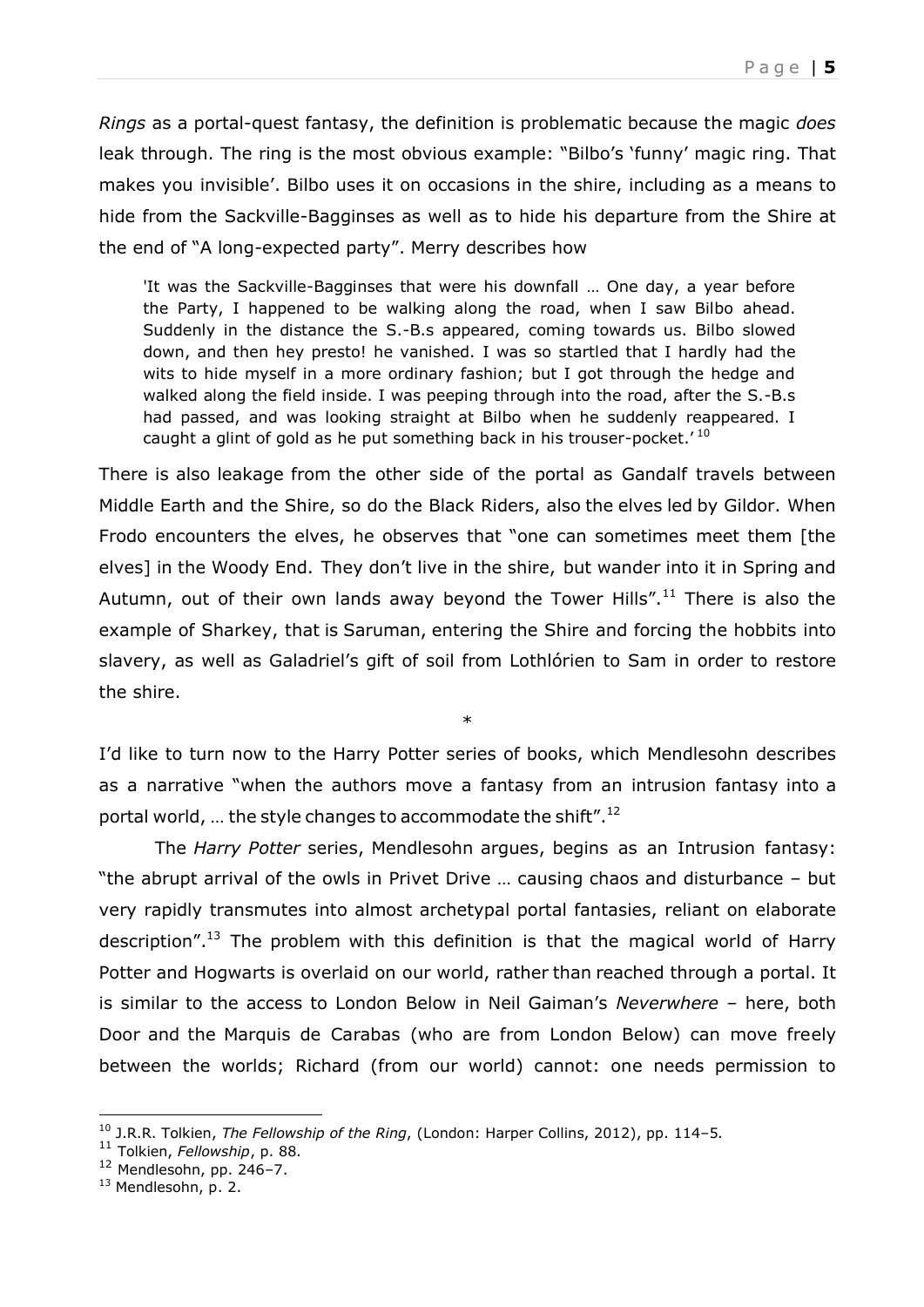P a g e | **6**

travel between worlds<sup>14</sup>. But, from the beginning of *The Philosopher's Stone*, Vernon Dursley notices "something peculiar" including a cat reading a map, "a lot of strangely dressed people in cloaks", and "a downpour of shooting stars".<sup>15</sup> From the outset, there are elements of intrusion – leakage of magic from the wizarding world. The two worlds co-exist. Each new Prime Minister receives a visit from the Minister for Magic to inform them of the existence of the magical world. Muggles – non-magical people – can enter the magical realm – Hermione's parents, for example, can enter the Leaky Cauldron and meet with wizards and witches, but this can only be done with permission. In other places, where Muggles are not welcome, there are a series of charms in place, for example *Repello Muggletum* which Hermione uses when the trio go into hiding whilst looking for the horcruxes. When approaching the Quidditch World Cup Stadium, Muggles suddenly remember that they have an urgent appointment elsewhere. Others simply do not see, or perhaps *consciously choose* to ignore it: Petunia Dursley is aware that her sister is a witch but chooses to reject such knowledge. Other locations might include the Leaky Cauldron, and St Mungo's Hospital for Magical Maladies and Injuries:

They had arrived outside a large, old fashioned, red-brick department store called Purge & Dowse Ltd. The place had a shabby, miserable air; the window displays consisted of a few chipped dummies with their wigs askew, standing at random and modelling fashions at least ten years out of date. Large signs on all the dusty doors read: 'Closed for refurbishment'. Harry distinctly heard a large woman laden with plastic shopping bags say to her friend as they passed, 'It's never open, that place.' …

 Tonks leaned close to the glass, looking up at the very ugly dummy, her breath steaming up the glass. 'Wotcher,' she said, 'we're here to see Arthur Weasley.'

 Harry thought how absurd it was for Tonks to hear her talking so quietly through a sheet of glass … Then he reminded himself that dummies couldn't hear anyway. Next second, his mouth opened in shock as the dummy gave a tiny nod and beckoned with its jointed finger. …

 Harry glanced around at the jostling crowd; not one of them seemed to have a glance for the window displays … nor did any of them seem to have noticed that six people had just melted into thin air in front of them.

 'C'mon,' growled Moody, giving Harry yet another poke in the back, and together they stepped forward through what felt like a sheet of cool water, emerging quite warm and dry on the other side.<sup>16</sup>

And finally, Hogwarts: approaching Hogwarts Muggles see only a decrepit ruin with a

 $\overline{a}$ 

<sup>14</sup> Neil Gaiman, *Neverwhere* (London: Headline Review, 2005).

<sup>15</sup> J.K. Rowling, *Harry Potter and the Philosopher's Stone* (London: Bloomsbury, 1997), pp. 8, 10.

<sup>16</sup> J.K. Rowling, *Harry Potter and the Order of the Phoenix* (London: Bloomsbury, 2003), p. 427.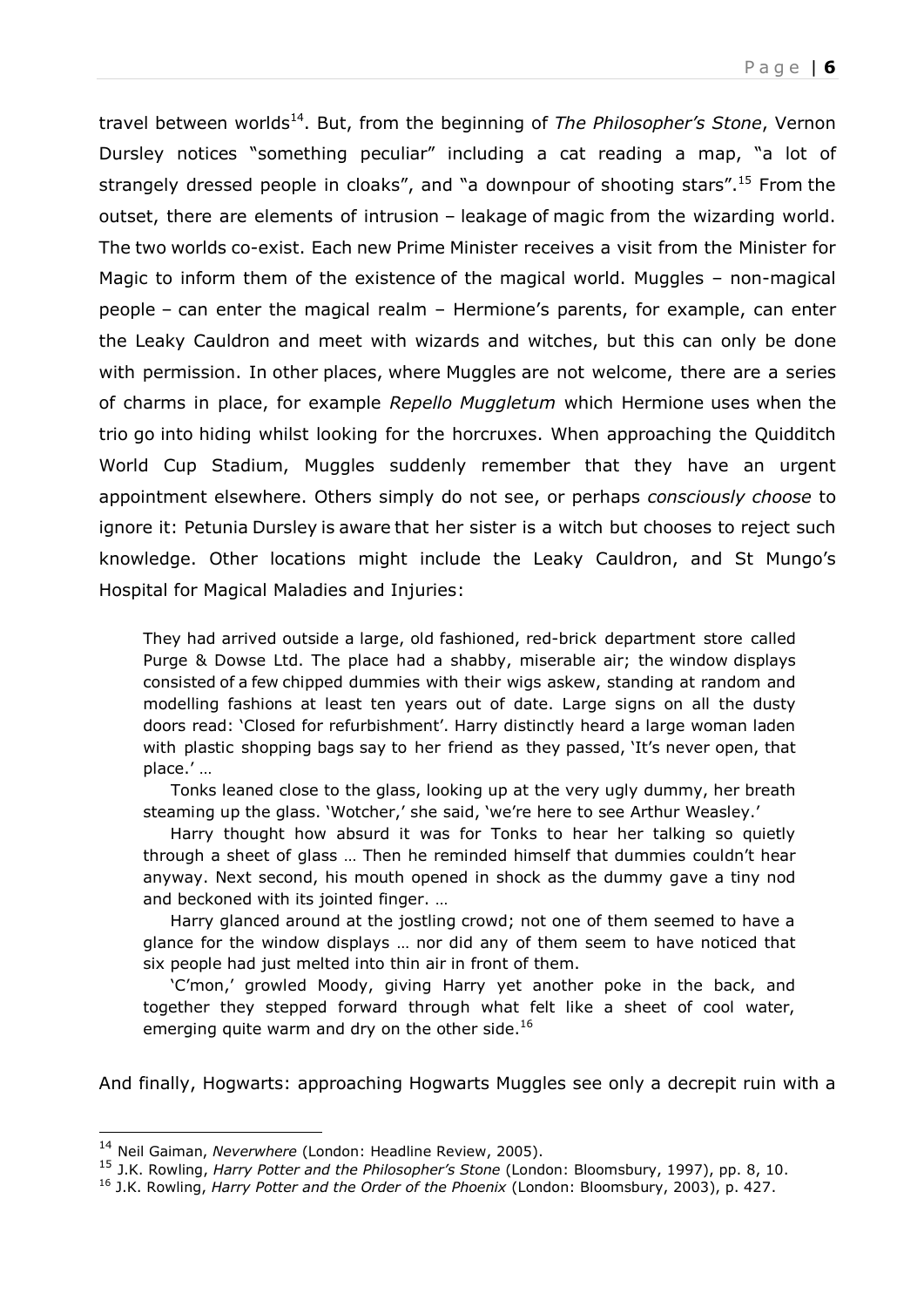sign saying "keep out". But Hogwarts is defended by further charms so that no one can Apparate or Disapparate in the school grounds (the exception being Dumbledore).

Some might consider that the Entrance to Platform 9¾ in Kings Cross Station is the portal to Hogwarts. This is not the case: it's simply a means of reaching the Hogwarts Express, which is *one* method of reaching Hogwarts. In the *Chamber of Secrets*, Harry and Ron are prevented from reaching the platform, so they find an alternative means by taking Ron's father's flying car; in *The Prisoner of Azkaban*, the Knight bus takes Harry as far as the Leaky Cauldron (itself another portal to Diagon Alley), it goes all the way to Hogwarts in *The Order of the Phoenix*.

Within the magical overlap to our world, there are multiple portals or means of getting from one place to another. These include the use of *portkeys*, an everyday object that can transport one or more people to a specific location, as seen in *The Goblet of Fire* where one is used as a means of travelling to the Quiddich World Cup, and away from the Triwizard Tournament with tragic consequences. There is the use of *floo powder*, whereby characters travel through the chimney network. Then there is the use of the *Vanishing Cabinet* that Draco Malfoy repairs which allows the Death Eaters to enter Hogwarts from Borgin and Burke's shop in Knockturn Alley in *The Half Blood Prince*.

Other portals include the entrances to locations within the magical overlap, for example number 12 Grimmauld Place (the location of the Order of the Phoenix).

Harry looked around at the houses again. They were standing outside number eleven; he looked to the left and saw number ten; to the right, however, was number thirteen.

"But where's –?"

 $\overline{a}$ 

"Think about what you've just memorized," said Lupin quietly.

 Harry thought, and no sooner had he reached the part about number twelve Grimmauld Place, than a battered door emerged out of nowhere between numbers eleven and thirteen, followed swiftly by dirty walls and grimy windows. It was as though an extra house had inflated, pushing those on either side out of its way. Harry gaped at it. The stereo in number eleven thudded on. Apparently the Muggles inside hadn't felt anything.<sup>17</sup>

Each of these is accessed through a portal which allowed the traveller to reach a location that is hidden from Muggle eyes. The Ministry of Magic is, on one occasion, accessed via a telephone box, which, I wonder, is perhaps a nod to Dr Who (the ultimate portal fantasy, although here magic not only passes through the portal, but it is potentially leaked into any world or time, often with dire consequences).

<sup>17</sup> Rowling, *Harry Potter and the Order of the Phoenix*, p. 58.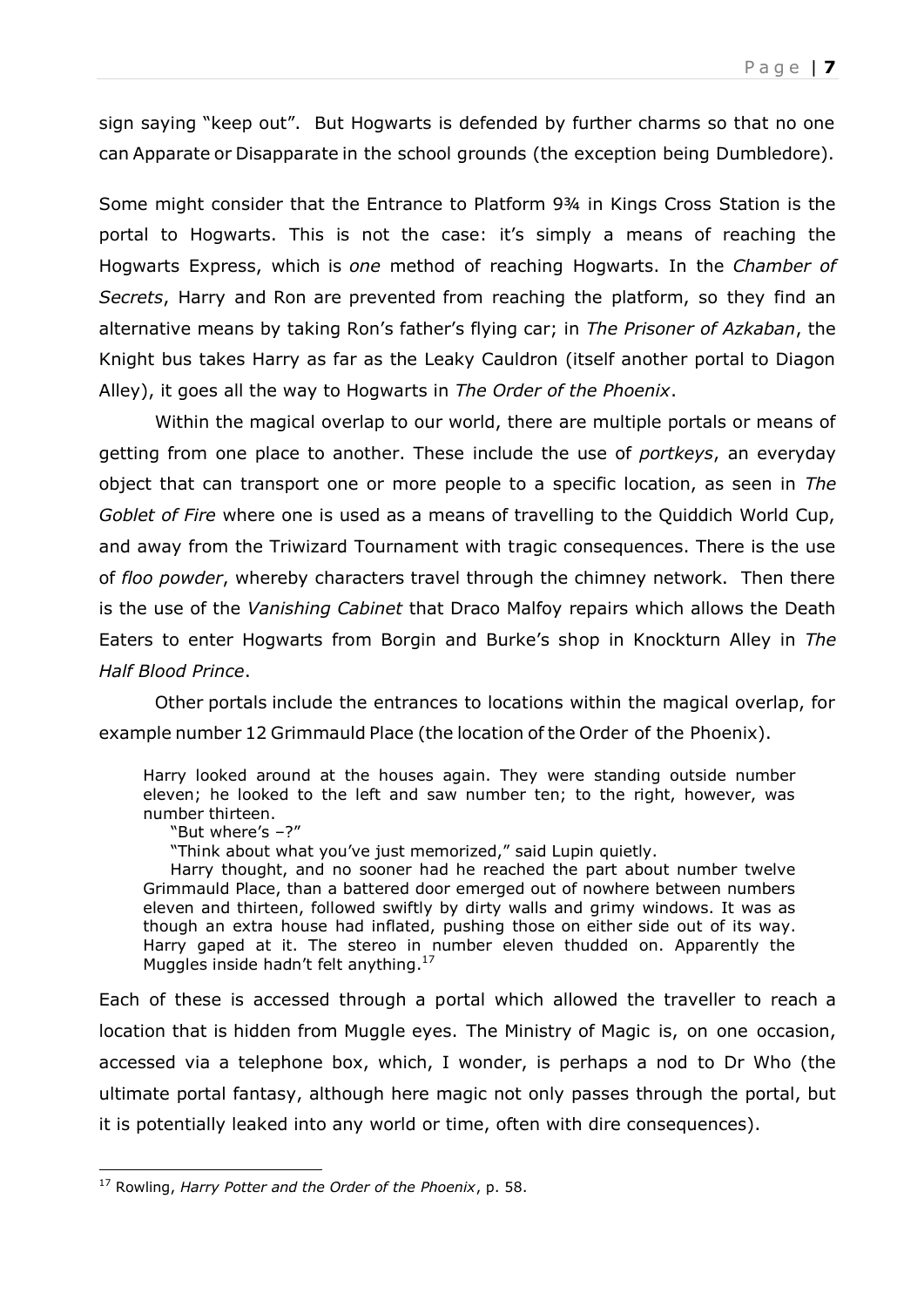There are many examples of the magic leaking from the wizarding world into our own. Dobby the house elf causes mayhem while trying to prevent Harry from returning to Hogwarts and the car driven by Ron and Harry is spotted as it flies towards Hogwarts in *The Chamber of Secrets*; Aunt Marge is inflated by Harry in *The Prisoner of Azkaban* (although this is inside in the book, outside in the film). The Weasleys travel by floo network to the Dursley's house in Privet Drive in *The Goblet of Fire*. This is not merely a case of the magic 'leaking' through, but instead *blasting* through as the fireplace has been blocked up. In these cases, there are only a few witnesses, but the Ministry of Magic has the International Statute of Secrecy whereby wizards and witches must hide the existence of magic from Muggles. They spend a lot of time sealing these leaks so that the magic remains in the wizarding world, and those who witness any such events have their memories erased. However, there are other, more spectacular intrusions of the wizarding world on the non-magical world, most specifically the attack on the Brockdale Bridge and the hurricane in the West Country in *The Half-Blood Prince*, in retaliation for the Minister of Magic refusing to step down in favour of Voldemort. However, the Ministry's Department of Misinformation covers up these events.

So, in moving towards a conclusion, despite many examples of portals within the novels, the Harry Potter series cannot be considered as a portal fantasy in the terms as advanced by Mendlesohn. There are too many examples of 'leakage' from the magical world to our own. Rather, it is an overlapping world that co-exists and occasionally interacts with our own. That said, there are examples of leakage in other texts that Mendlesohn names as portal-quest fantasy, including the *Narnia* series, *Alice's Adventures in Wonderland* and Lord of the Rings.

But then, in fantasy literature, the portal does not have to be a passage *between* worlds. It is, just as feasibly, a place where the protagonist becomes *aware* of a world beyond their previous understanding: so, it is Polly and Digory crawling through the attic and accidentally entering Uncle Andrew's study; it is Alice seeing the waistcoat-wearing, talking rabbit; it is Gandalf revealing the nature of the One Ring; or it is Hagrid telling Harry "Yer a wizard". All of these events open a psychological portal to a world in which they are about to play a part, and once the protagonist has accepted that portal, things can never go back to the way they were.